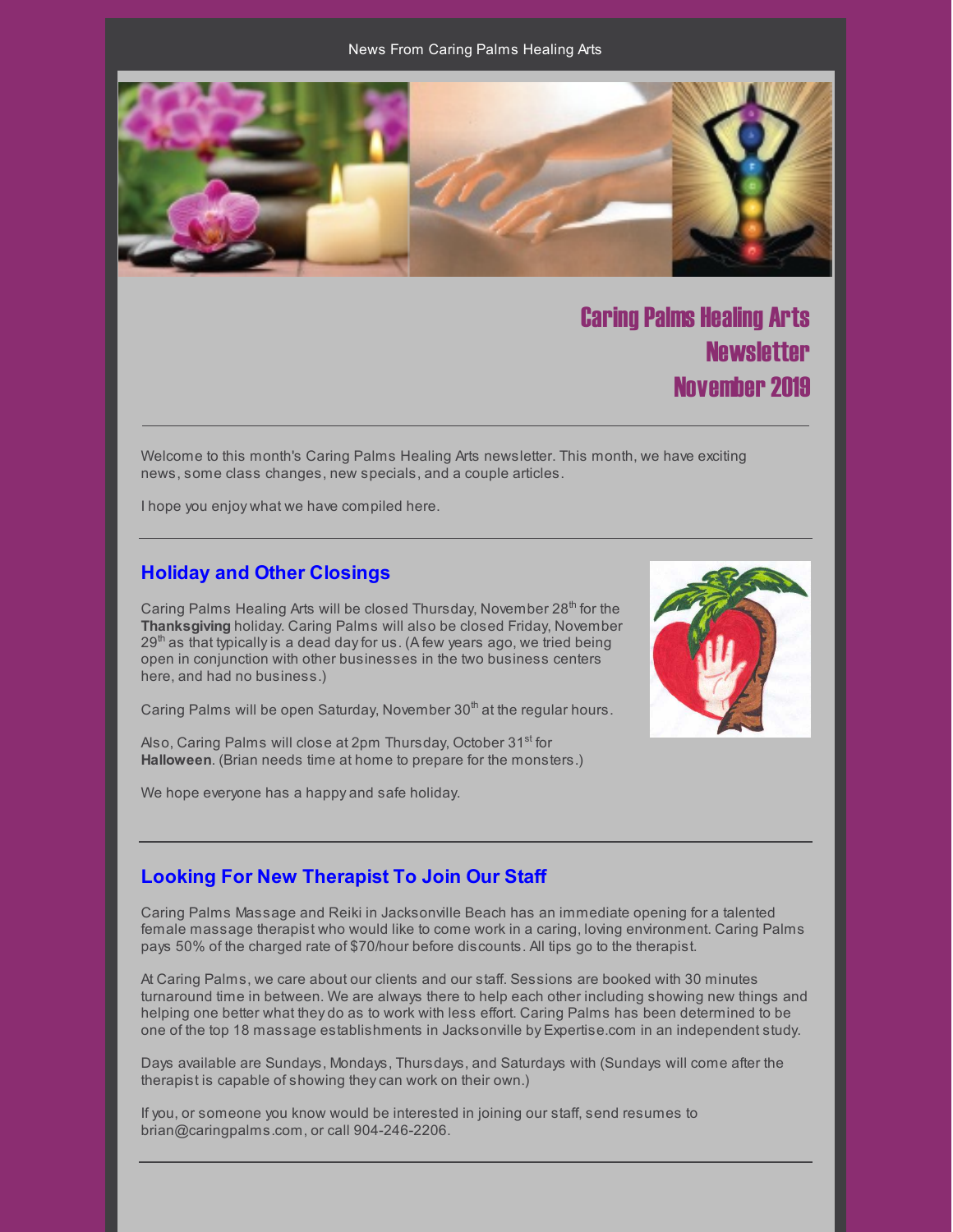

# **November Special**

## **\$10 off the regular price of any Freeform Massage (1-hour or longer)**

The Freeform style of massage is unique in that it follows no pattern, no routine. It is more intuition driven rather than routine driven. This gives the client something created just for them, based on their needs. From massage to massage, there may be similar things, but there is always something different, something new (if the needs are different).

> **Receive a Freeform massage (1-hour or longer) and get \$10 off the regular price**

## **New Meditations Being Worked On**

Brian has been back in the "recording studio" again. Most of the tracks for "Setting Keywords" have been recorded. Right now, things are being pieced together which will then be combined with music. Once that has been done, it will be uploaded to the on-demand printer and then made available for sale. This has been a long time coming as too much time has passed since the creation of our initial meditations. We're hoping to have this one done in the next month or so.

# **Holiday Gift Certificate Sale**

**Buy 1 gift certificate, save \$10 Buy 2 gift certificates, save \$20 Buy 3 gift certificates, save \$30** *Best Deal***: Buy 4 gift certificates, get 1 gift certificate FREE!**

Gift Certificates are available for massage or Reiki sessions, or massage or Reiki classes. Buy gift certificates for friends and loved ones, or just for yourself. If you have four friends that can benefit from massage or Reiki (and everyone can), you can buy gift certificates for them, and get one free for yourself. If you are a regular client, you can buy four gift certificates for yourself and get five sessions (this is the best deal going).

> **Sale runs Tuesday, November 19 th - Tuesday, December 24 th**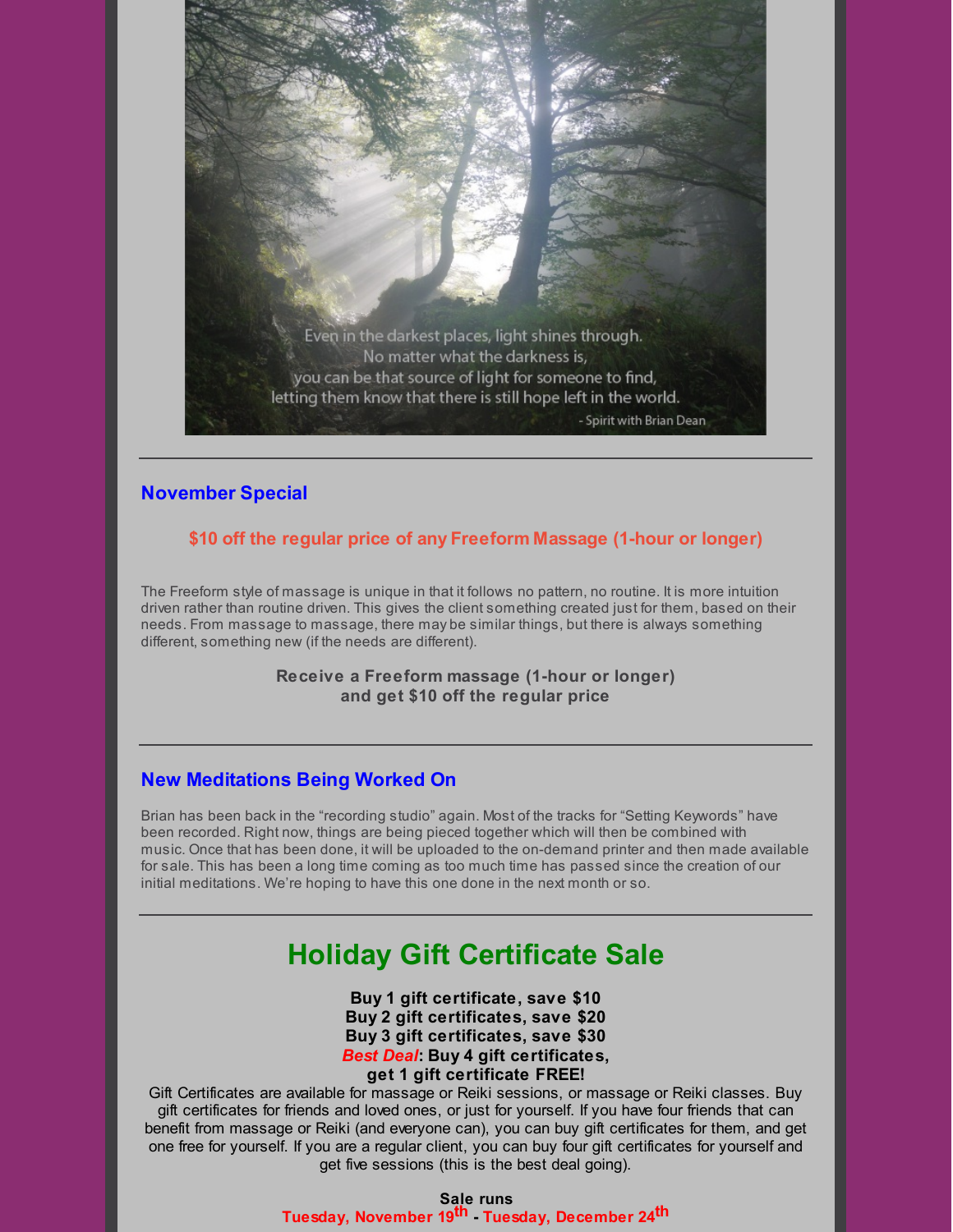Gift certificates are available in the studio and can be ordered by phone with a credit card at (904) 246-2206, or by mail with a check. (Best Deal sales (Buy 4, get 1 free) are available through the website, other quantities are not).What better gift to give to those you care about? Give them the gift of love and healing.

## **Inspirational Video of the Month**

We periodically add new videos to the collection as we make them. These are made to give you new ideas, and possiblysomething new to think about. Many of them are of previously written articles, but they are given live, not just a reading of what has been written. Also, we just added four new videos. Please check them out.

This month's featured video: **Six [Words](https://www.youtube.com/watch?v=frG0abdrcp0)**



# **Manifestation Workshop: A Survey of Various Techniques with Laura Bogen**

#### **Saturday, November 2, 2019**

Cost: \$26, Pay at the door, or register online **[HERE](https://www.universe.com/events/manifestation-workshop-a-survey-of-various-techniques-tickets-LX41QZ)**.

Please join us at Caring Palms for an interesting workshop with a wholly unique take on the concept of Manifestation.

By now, you've heard of manifesting abundance and creating your own reality. It's become quite a popular commodityin the past few years with books such as 'The Secret' hitting the mainstream bookstores. Perhaps you've even tried enacting the 'Law of Attraction' with varying results, usually inconsistent or none at all.

And there is a reason for this.

The issue is that everyone is trying to utilize the same technique even though we are all made up of very different things. Each one of us responds differently to certain circumstances and stimuli. It makes sense that each of us requires a manifesting technique that suits our unique belief systems, vibrations, and goals.

This is where the mainstream media is limited.

During this Manifestation Workshop hosted by QHHT (Quantum Healing Hypnosis Therapy) practitioner Laura Bogen we will touch base on a couple of popular techniques, but spend more time focusing on lesser-known techniques intended to shift your reality by aligning you with the frequency of abundance in a waythat suits YOU. We have a variety of techniques to survey because everyone responds differently to different tools and concepts.

All you need is an open mind, an optimistic attitude, and no expectations.

This is an interactive workshop that utilizes tools, intention, visualization, and concepts to broaden your perspectives and understanding of real universal laws that effectivelyresult in change.

Tools will be supplied.

All you have to do is show up! (We recommend that you bring a pillow to sit on, as space is limited.)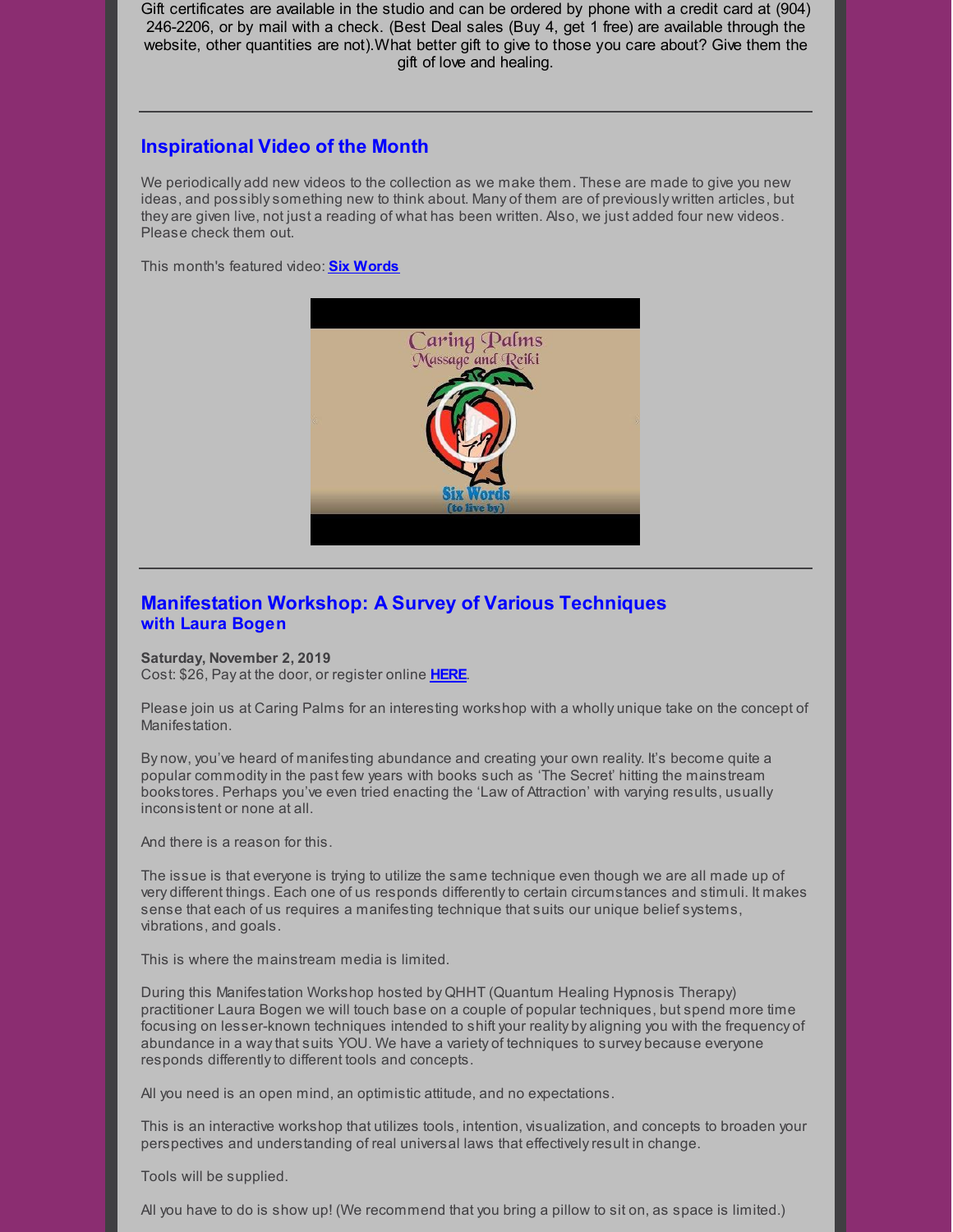The cost for this workshop is \$26 and can be paid at the door or online.

Call Caring Palms to reserve your spot. Check out Laura's website [HERE](http://www.soultrekexperience.com/).

Please let us know if you will be coming so we can plan accordingly, and *please come early* if you are paying at the door, so we can start the workshop on time.

## **Ascension Theory Workshop**

In September, we had what will be our last Ascension Theory workshop for this year. The reason we are holding off until next year is because Laura's Manifestation workshop in November leaves us little time for another workshop amid the holidays, and because we are trying to create more availability for sessions on the weekends.

We're looking at having more interesting workshops throughout next year. Watch for announcements here, and on the Events page of the website.

## **Leave a Review, Enter Our Drawing**

Leave a review and be entered in a drawing to win a free session. If you have enjoyed the services at Caring Palms, whether that be massage, Reiki, or classes, or something else, please leave a review on one of the review sites like Google, Facebook, or any of the many places that take reviews. Lately, it has been these reviews that have been bringing new clients into the studio, and all have been glad they found us.

Anyone leaving a review will be entered into the monthly drawing to win a free session (massage or Reiki). Reviews made between the first and last day of each month will go into the drawing, and the winner will be pulled on the first of every month. Thank you all that have left reviews, and congratulations to the people who have already won free sessions.

**Note:** We are asking people not to post on Yelp unless you are a person that posts there regularly. Yelp has some qualifying software that looks at each review, and if you are a regular poster, your comment is deemed "Relevant", otherwise your comment is marked "Not Relevant". While Caring Palms has 20 5-star reviews on Yelp, onlyseven of them are deemed "Relevant", and one has to go through another step to see the remaining 13.

## **Perception: Massage Therapists? They just rub people.**

#### **by Brian Dean**

Unfortunately, the most common perception of what massage therapists do is to rub people. Or that massage is a luxury performed at vacation spots bysomeone named Inga or Sven. And I'm sure you've heard the joke about "don't rub people the wrong way". But in truth, massage is healthcare.

Massage therapists train for hundreds of hours, and that is dependent upon state licensing requirements. (Florida requires 500 hours.) Theytrain in anatomy, physiology, anatomy, pathology, kinesiology, as well as massage techniques and styles. After schooling, they are required to take more classes which are classified as continuing education so that theylearn more things to use to help clients.

So, do theyrub people? Yes. But they do so much more. Through rubbing and compressions and energy work, an LMT (Licensed Massage Therapist) will take people out of pain from various issues. They work on people that have trouble walking. Theyrelease problems in muscles that are pressing on nerves and causing pain. They help with problems like sciatica, or pulled muscles.

Through various techniques, theycan increase range of motion (ROM), convincing muscles and joints to loosen and extend to the point that they should. This is especially true if someone woke up with a stiff neck and can onlyturn their head in one direction. Or for someone who can not raise their arms above their head, or someone that can not turn their leg out to the side.

Massage therapists can return someone to health after an injury or illness. The movements they do increase blood flow. Blood carries oxygen through it to heal areas of the body, so more blood flow means more oxygenation.

An LMT can also calm and remove pain through either massage movements or energy work (like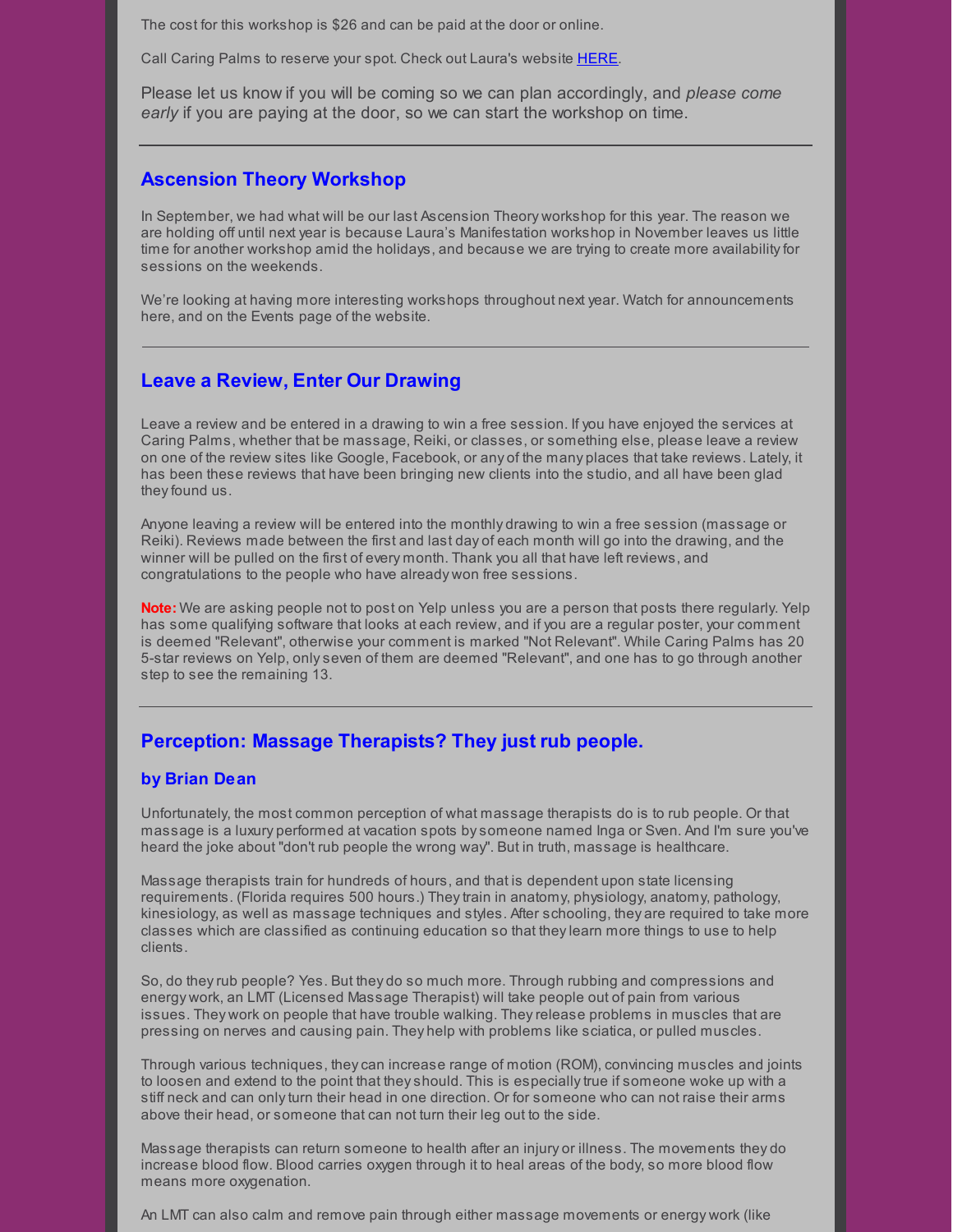Reiki). One usuallyfeels better and calmer after seeing a massage therapist.

In short, massage is healthcare as it is the Board of Health of the state that they are licensed under. And more times than not, massage therapists tend to be the first line of defense in someone's health journey. Manytimes a massage therapist will notice something that the client did not know about, like a bruise, or rash, or (sometimes) something out of place. They will do what theycan and then refer to the proper medical authority.

Massage therapists do whatever theycan to help their clients to live lives that are pain free. In fact, there was a t-shirt that said "Massage Therapist… because Miracle Worker was not a job description".

So, do massage therapists rub people? Yes. And so much more.

## **Your Perception By Brian Dean**

What do you perceive? What do you believe to be true? Did you know that the world around you changes based on how you see it? It does.

Your perception of things around you actuallychange those things, and in doing so changes your mood, and how you live your life. If you think of something as good or bad, it changes how you feel about it, or react to it.

The same could be said about people. Your perception of them changes how you feel and interact. And it is possible for your perception to change over time.

Years ago, someone taught a group of us meditation. One of the things that made this training interesting was the waythis person looked at things. The key was to be non-judgmental, to not look at things as good or bad, to simplylook at them as they are. An example was a picture of clouds. One cloud was big, another was small. One was fluffy, another was flat. We had the big cloud whose thing was to be big and judged other clouds bysize. The fluffy one thought anything that wasn't fluffy was not right. So the clouds perceptions of what should and should not be was forming their universe and because each was solelylike itself, it made everything else in that universe wrong.

We do the same things with people and situations. We judge people for how they look, how they present themselves, what they do. And we make a judgement of good or bad from that. If we are surrounded by"bad" people, then we don't feel good about where we are.

The same is true for situations that we are in. if this situation, this job, this relationship is bad, then we are unhappy because of that one fact, which in the pure sense is our perception or judgement.

Now, if we look at things that are, and simplysee that they are, and not assign a label to them, then we take awaythe consternation we feel about those people and situations. If we look at people and decide whether to be around them based on what they do, what they are, then that is a decision. We do not have to see them as bad or good. And by not labeling them, we don't have to feel bad about being around them even if we would rather not.

The same is true for that job or situation. The situation is. We either stand up to meet that challenge that it offers us, or we don't. But by not deciding it as bad, we skip over the "woe is me" part of it that gives us the depression or heartache or whatever makes us feel bad. If we decide not to stand up and meet the challenges, then we have to make the decision to move on.

Are you happy? Is it because you are in a happy group or family? Is it because you are in a good situation? Or is it because you accept what is there, and make the most of it? And if you are not happy, can you change your perceptions and allow yourself to accept things as they are? And once you do, can you be happy?

This universe is filled with infinite possibilities and perceptions. Try opening up to them and see what you can make for yourself.

## **Guided Meditation CDs Now Available In-House and Online**

The first three guided meditations are now available. We have a small inventoryin-house). When these have been sold, we will replenish them (replenishment takes about 10 days). These meditations are also available online as CDs or MP3s and can be purchased through the **[Meditations](http://caringpalms.com/meditations.html) Page**. If you are looking for a safe meditative journeyto relax or work, come see us, or purchase one (or all three) online. Available meditations include, Finding Sanctuary, Working Through Past Experiences, and Visiting With Your Guides. We are hoping to have the other three available within a few months.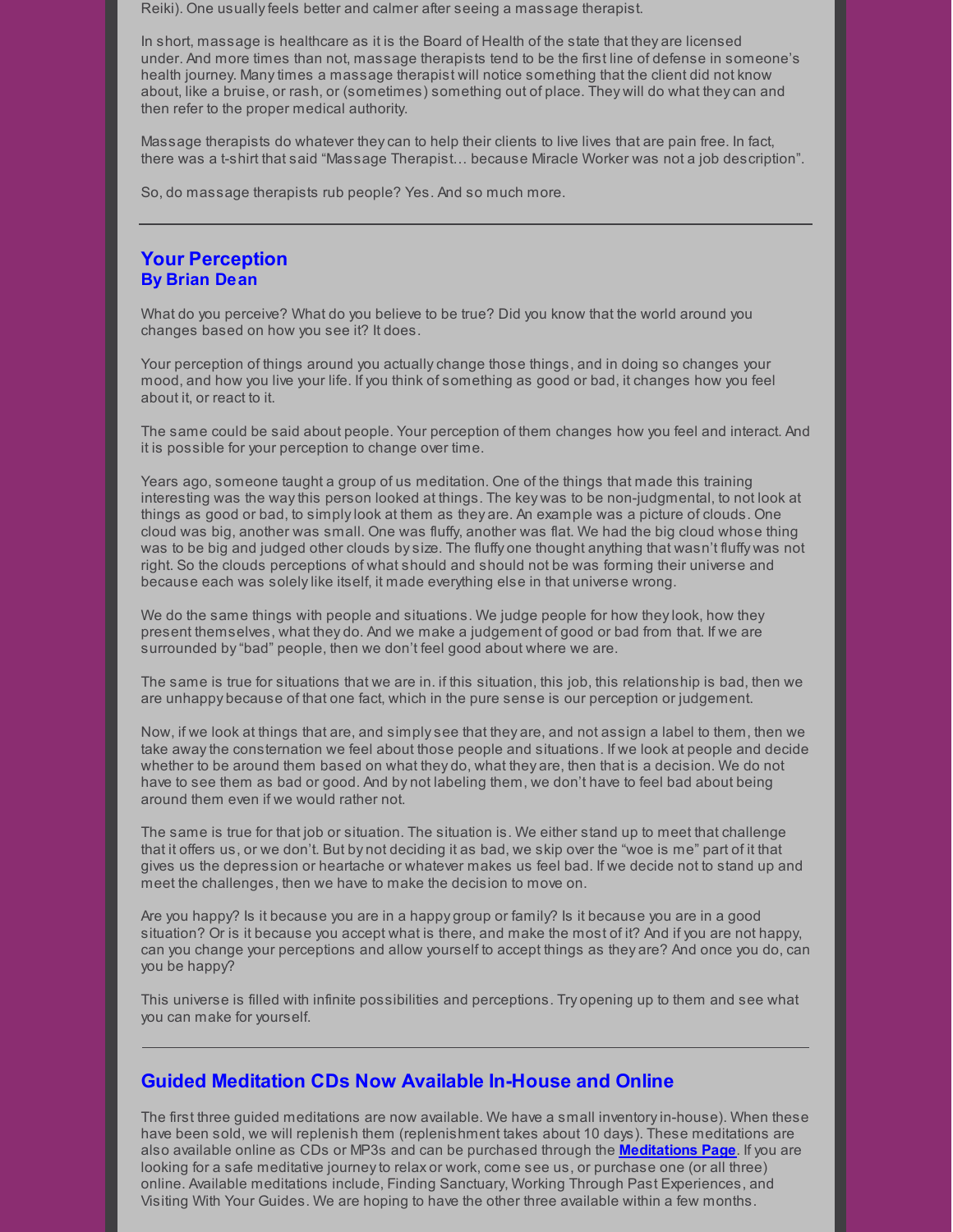# **Reiki Class Schedule**



The following is a list of currentlyscheduled Reiki Classes. Each class (unless otherwise marked) currently has a status of 'Scheduled'. This means that a date has been set, but no one has signed up for it yet. Once a deposit has been received for a class, the status will be 'Confirmed'. Anyclass marked as 'Closed' has filled up. (Note: In some cases, one may be able to enter a class marked 'Closed' with permission of the instructor.)

You maysign up for any of these through the website, or over the phone with a credit card.

Reiki 1

November 9 (Saturday) 10am - 5pm **Confirmed**

Reiki 2

October 26 (Saturday) 10am - 5pm **Confirmed**

Reiki 3

November 23 (Saturday) 10am - 5pm **Confirmed**

All classes are open to anyone wanting to learn this unique method of hands-on healing. The cost for each class is \$125 no matter what level of Reiki the class is for. A \$50 deposit is required a minimum of seven (7) days prior to the class date (or permission of the instructor) to reserve a space in the class. Classes with no deposits received bythe cut off date will be canceled. All class statuses may be viewed under Reiki, Reiki Class Information, and Class Schedule. You can also sign up for classes there. (Check the website for the location.)

**Each Reiki class is NCBTMB and Florida Board of Massage Approved for six (6) Continuing Education Hours (CEUs)**

## **Advanced Body Mechanics and Techniques**

The following is a list of currentlyscheduled classes. This class is a two-dayclass worth 12 CE hours for massage therapists. Each class (unless otherwise marked) currently has a status of 'Scheduled'. This means that a date has been set, but no one has signed up for it yet. Once a deposit has been received for a class, the status will be 'Confirmed'. The schedule is as follows:

You maysign up for any of these through the website, or over the phone with a credit card.

New dates to be announced for next year.

All classes are scheduled to be held at the Caring Palms Studio. Should the location change, that change

will be on the website and students notified.

Maximize your results with less effort. Utilize the science of martial arts and applyit to massage. Advanced Body Mechanics and Techniques for Massage Therapists, is designed to reconnect the massage therapist with proper body mechanics and techniques while putting a new twist on things and showing how to get more pressure with little effort. While it does go over some basics, it takes body mechanics to a new level where every move involves the use of the therapist's entire bodyso they can work without hurting themselves. The class being part lecture, part hands-on practice takes positions, centering, and the proper use of bodystrength from Japanese martial arts and applies them to the art of massage therapy. It also shows how to focus one's energies to increase their strength with simple exercises meant to teach the student how to 'think' beyond where they are working so theycan get deeper into the client and to channel their energies to the point of thought. The student will learn how to focus their energies and use their bodyto do deep work and not get hurt. This class will help anyone to work deeply with less effort no matter if one is 90 pounds or 250 pounds. This class is for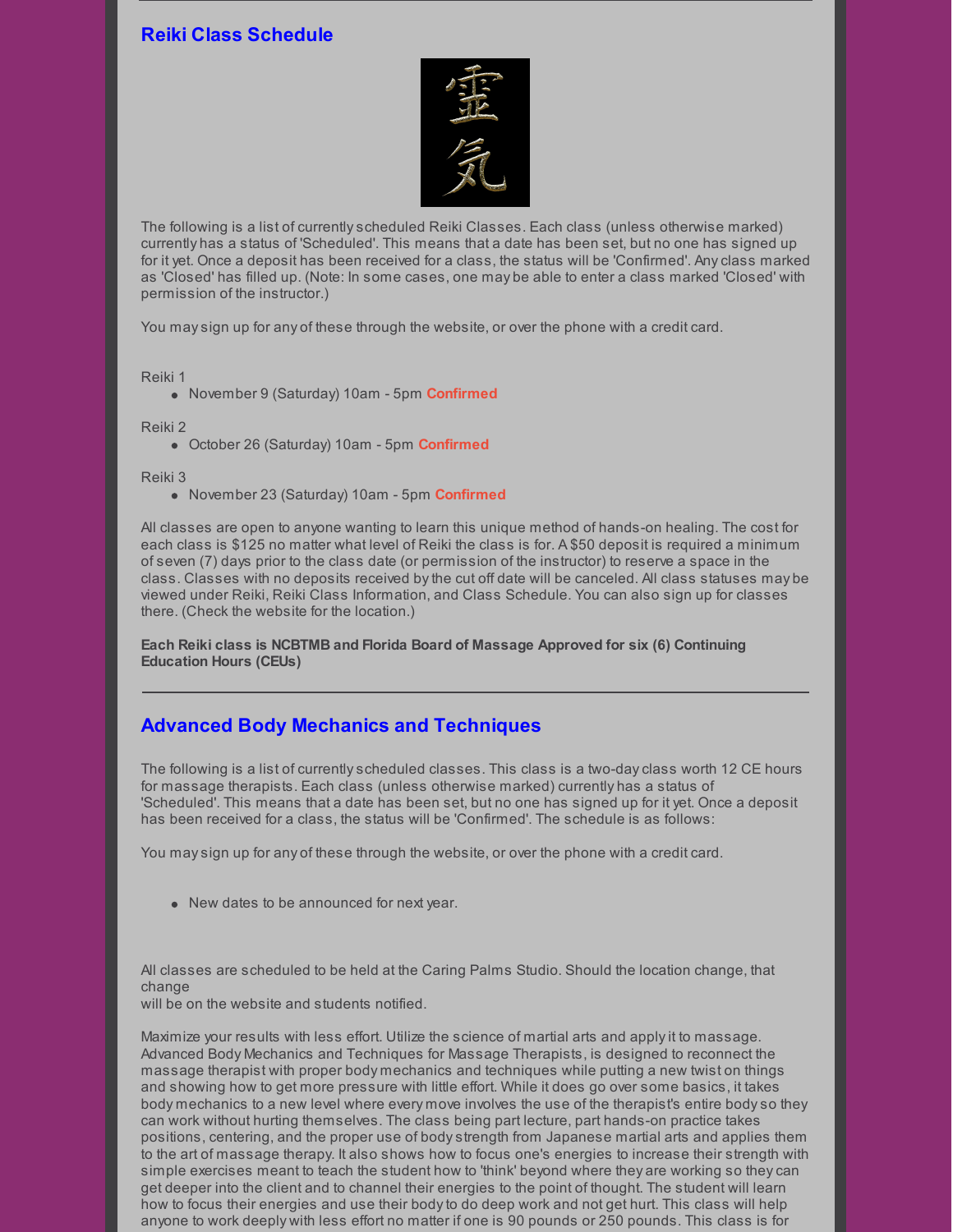both the seasoned therapist and the new therapist. It will show moves everyone does, but in a new light as well as moves many people may not have seen before. The idea is not to dictate how to practice, but to show better body mechanics which the therapist can adapt to what they do. This is true whether they adapt all of it or just part of it.

**NCBTMB and Florida Board of Massage Approved for twelve (12) Continuing Education Hours (CEUs)**

#### **Class Cost: \$300**

This class is for licensed massage therapists or anyone that regularly uses massage in their practice. For those looking to learn basic massage for relaxation for their partner or friends, see the website on the Massage For Couples classes.

To sign up for classes, go to the website and select Continuing Education, Advanced Body Mechanics and Techniques, and Class Schedule to see additions and changes or to sign up.

## **Caring Palms Hosts Mediumship Classes**

Every month, Caring Palms is host a mediumship class taught by Marilyn Jenquin of the International Foundation for Spiritual Knowledge. In this class, Marilyn teaches the British style of mediumship (this is similar to the style used by John Edward). Each class contains a lecture, a meditation, and class exercises. This is for all ranges of students from the beginner, to the long time student.

Mediumship is a method of communicating with people who are no longer in their physical body, but in the spirit world. The class teaches students to do evidential readings as exercises so they get comfortable developing a relationship with those in spirit. This class is for anyone wanting to work with spirit whether theyintend to become professional mediums or simplyto use it in their everydaylives.

Classes are usuallyscheduled the fourth Thursday of each month from 1pm to 3:30pm at the Caring Palms studio. For more information, go to the IFSK [Website](http://www.ifsk.org/) where you can learn more about this, check class schedules and locations, and get contact information.

## **Modality of the Month Deep Tissue Massage**

One of the most requested styles of massage is Deep Tissue. It almost seems that everyone wants very deep work on their muscles, but that is not what they want at all. Most people just want to feel their massage. The best place to start is to define Deep Tissue massage.

When muscles become verytight and stiff, they need lots of pressure to get them to loosen up and stretch. Deep Tissue is that added pressure that gets way down into the belly of the muscle to get it to relax. Manytimes this can be painful depending on how deep the therapist goes, but all too often, that is what is required for someone to feel better.

So the keyis that Deep Tissue is not a style in its own, but added pressure into manyregular styles like Swedish. With most styles, the pressure can be varied to fit the comfort of the client. When the pressure goes to a certain depth, and problem areas are worked on, this becomes Deep Tissue work.

#### **read [more](http://caringpalms.com/article_deeptissue.html)**